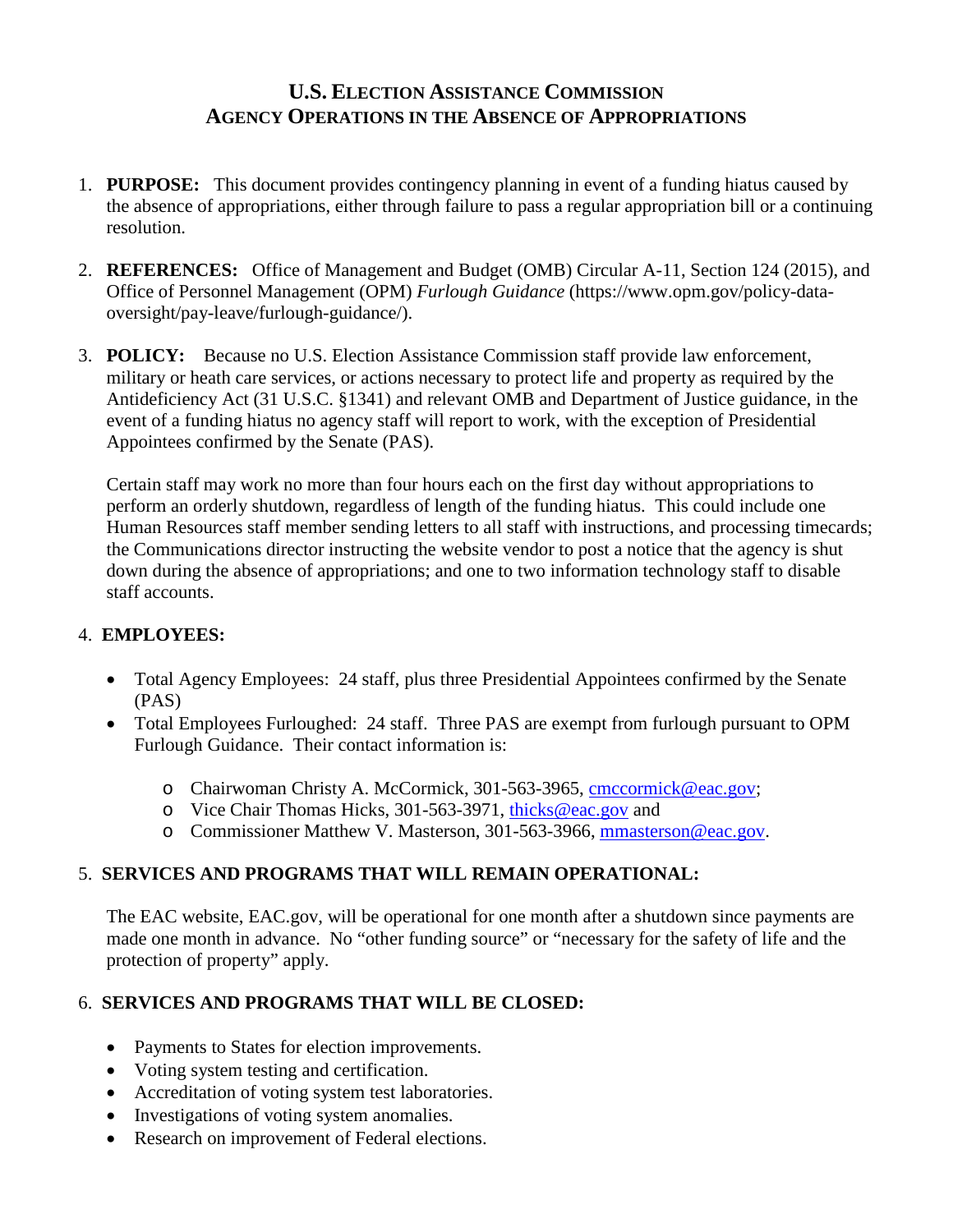• Posting of new information on the clearinghouse of election information on the agency website.

## **7. KEY CITIZEN SERVICES THAT WILL BE IMPACTED:**

Citizens will not be able to access updated information about Federal elections on the EAC.gov website.

#### 8. **ACTIONS:**

The following actions will be taken to effect the shutdown:

- A. Employees will be advised by the Chief Operating Officer and Acting Executive Director or designee of a possible funding hiatus as soon as such an event is deemed likely by management.
- B. When a funding hiatus occurs, EAC Office of Human Resources staff will mail all employees instructions (or email prior to the anticipated hiatus start date).
- C. No employees report to work, with the exception of the Commissioners.
	- 1) No employees (except Commissioners) will be granted leave of any type during the funding hiatus. When funds are restored, staff will either be returned to duty or placed on leave, as appropriate.
	- 2) Staff in travel and/or training status must be contacted by their supervisors and told that they are in nonpay status and must return home immediately.
	- 3) Building facilities and services should not be used during the funding hiatus.
- D. A telephone recording on the main EAC telephone number (301-563-3919) and an EAC website message will alert the public to the status of the agency.
- E. All payments scheduled during the furlough period, which were authorized under prior appropriations, e.g., travel and per diem, contract payments, etc., will be delayed until the furlough period is ended. All contractors will be paid in accordance with their specific agreements for the hiatus period.
- F. EAC Division Directors are responsible for notifying all contract vendors for rented meeting facilities, or non-government training contractors scheduled to execute the terms of a contract during the anticipated hiatus period of the lapse of appropriations, with assurances that the contracted services will be rescheduled or resumed when funds are restored. Expenses incurred by reason of necessary cancellations will be paid when funds are restored.

#### 9. **EMPLOYEE BENEFITS:**

- A. Health, Life and Retirement Insurance coverage continues under the absence of appropriations. Employees are responsible for paying the employee share of the premiums. Once returned to pay status, any amounts owed will be deducted from biweekly gross pay.
- B. For leave accrual purposes, leave will be prorated for the period covered by appropriation.